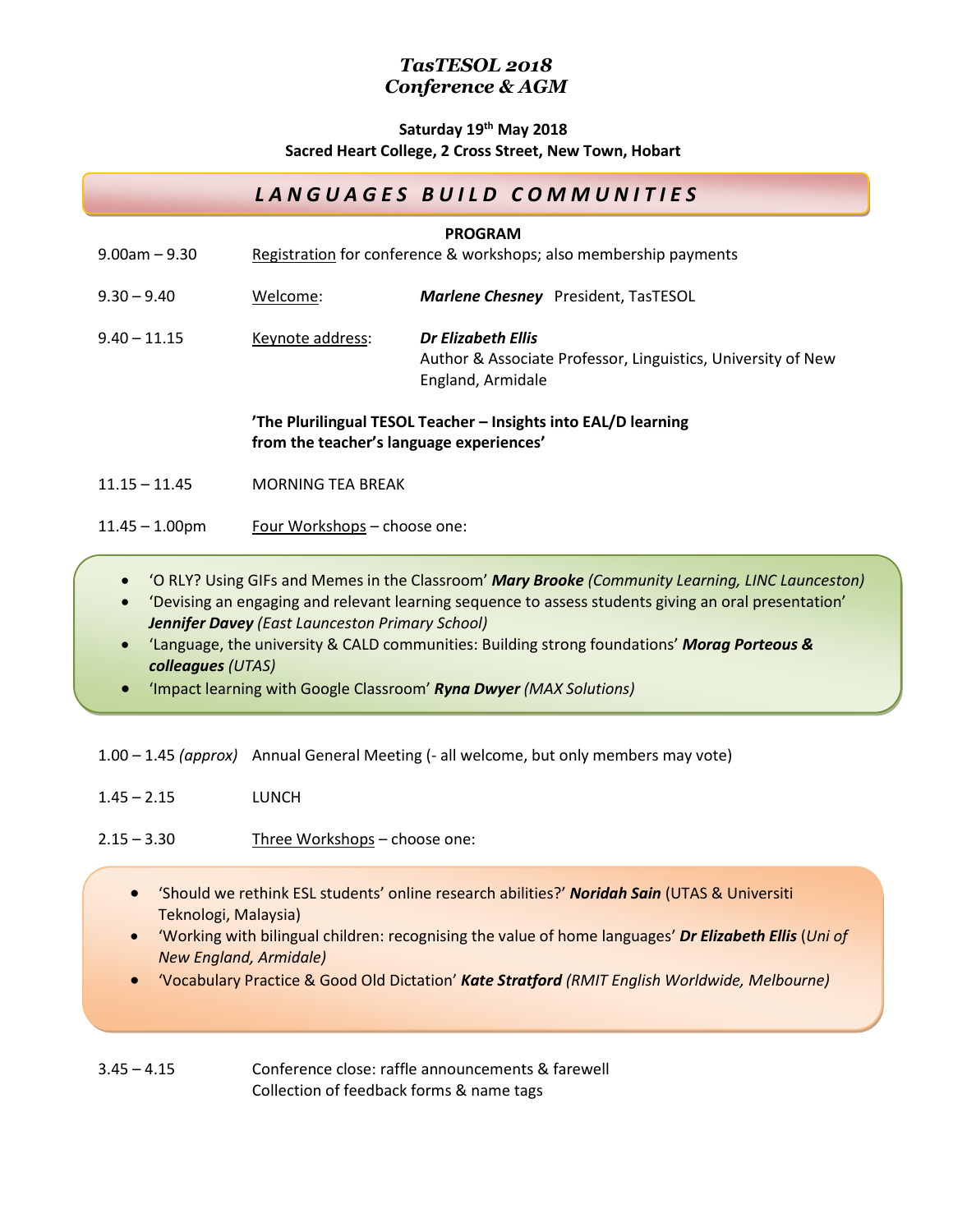#### *9.45am – 11.15am Keynote address*

# *'The Plurilingual TESOL Teacher – Insights into EAL/D Learning from the teacher's language experiences'*

### **Overview**

*Liz*

*Ellis*

The working lives of EAL/D teachers revolve around language, language learning and language teaching from a social justice perspective. EAL/D teachers are often speakers of two or more languages, ie plurilinguals (Taylor and Snoddon 2013). Even those who have not acquired another

> language have invariably had language *encounters* in their life, travel or work. Students in today's classrooms are also plurilinguals, adding English (the A in EAL/D) to their repertoire, and navigating between home, community and school languages in complex linguistic performances that often go unrecognised in the education system.

This talk will invite teachers to reflect on their own *language experiences*, with not only the English they teach, but also other languages and dialects that may figure in their history, heritage and identity. I will aim to show how language experiences form powerful imprints

that interact with formal learning and can help us better understand the complex linguistic identities that our students bring to the classroom. Teachers' experiences of learning and using languages are foundational not only to the shaping of their identities, but also to their conceptions of teaching practice. The talk will draw on some 15 years of research involving over a hundred teachers in several countries. It explores teachers' complex lived experiences (Ellis, 2016) and the connections to their professional beliefs. When we reflect on our histories, informed by theories of teacher cognition and teacher identity, we can gain refreshing insights into language in education and society, and nourish our own relationship with languages.

- Ellis, E. M. (2016). *The plurilingual teacher in TESOL: The hidden languaged lives of TESOL teachers and why they matter*. Berlin: Mouton de Gruyter.
- Taylor, S. K., & Snoddon, K. (2013). Plurilingualism in TESOL: promising controversies. *TESOL Quarterly, 47*(3), 439 - 445. doi:10.1002/tesq.127

### **About the presenter**

*Liz Ellis* is an Associate Professor in Linguistics at the University of New England, Armidale, NSW, specialising in bilingualism and second language learning. She is a former teacher of adult TESOL and has worked as a teacher educator in several countries. She has taught at the University of Wollongong, UTS, Charles Darwin University and Batchelor Institute in Alice Springs. She is currently leading an ARC-funded study on isolated bilingual families "Bilingualism in the Bush", and is part of a UNE team researching and documenting the provision of EAL/D for refugee arrivals in New England. She is a keen language learner and speaks Spanish and French with some proficiency in other languages.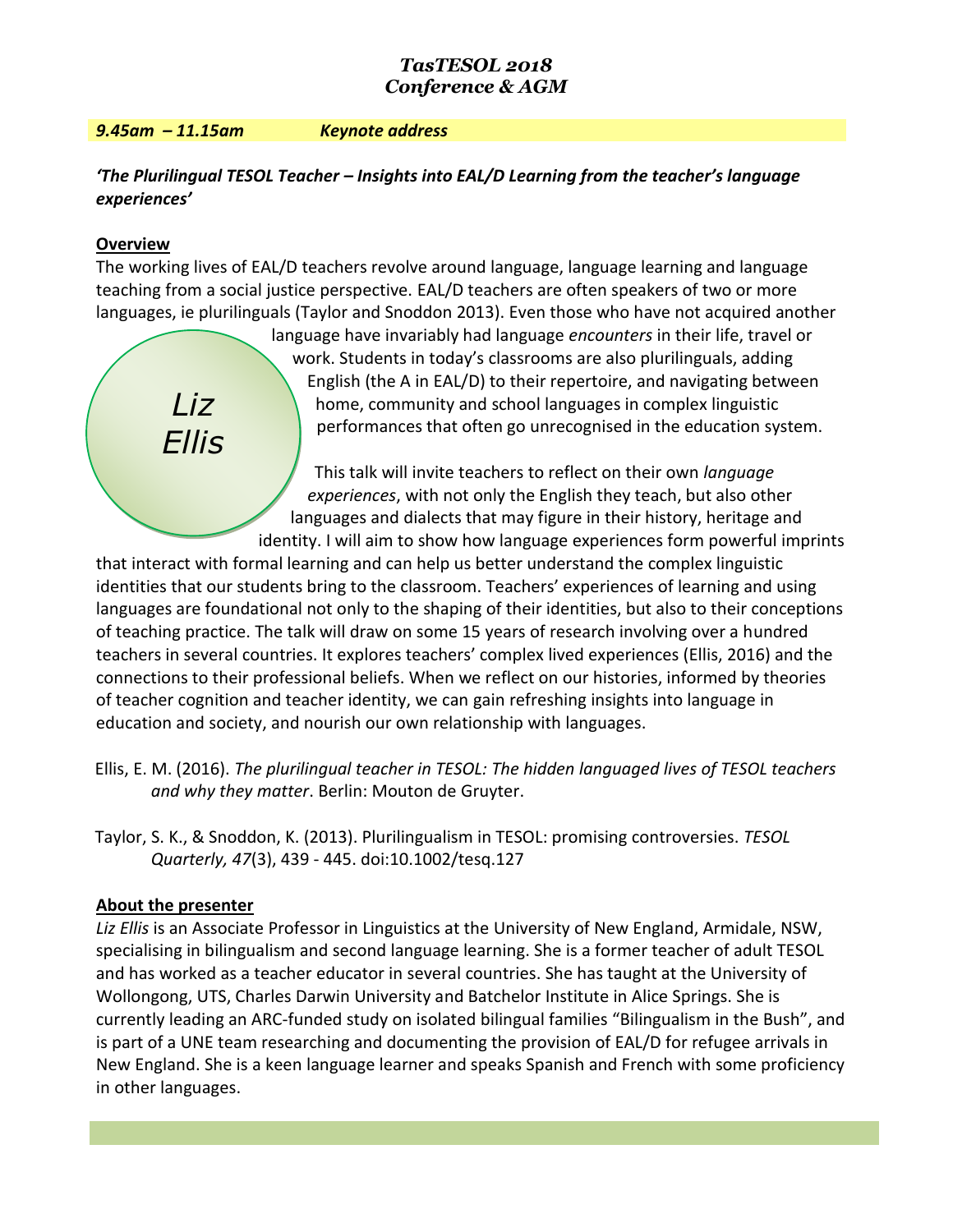*11.45am – 1.00pm Workshop 1* 

*'O RLY? Using GIFs and Memes in the Classroom'*

## **Overview**

*Mary Brooke* Language learners who use social media will regularly encounter the simple graphic and video images known as GIFs and memes. This session will showcase the usefulness of GIFs and memes as flexible resources which embed both traditional and technological literacy into a language program at any proficiency level, in an enjoyable and interactive way. This session will include practical ideas to assist language practitioners in integrating GIFs and memes into a lesson, as well as a providing a hands-on demonstration of how to make a GIF and meme from scratch.

## **About the presenter**

*Mary Brooke* has a career in education spanning one and a half decades. With extensive experience as a teacher, researcher and project manager in private and public education sectors, she spent eight years as an

LLN practitioner in the TAFE sector and two years teaching English in Kyoto, Japan.

Mary holds degrees in Adult Education, English, Linguistics and Educational Leadership and is currently Coordinator of Community Learning at LINC Tasmania (Launceston). She has particular interest in promoting community and learner engagement through the creative use of emerging technologies.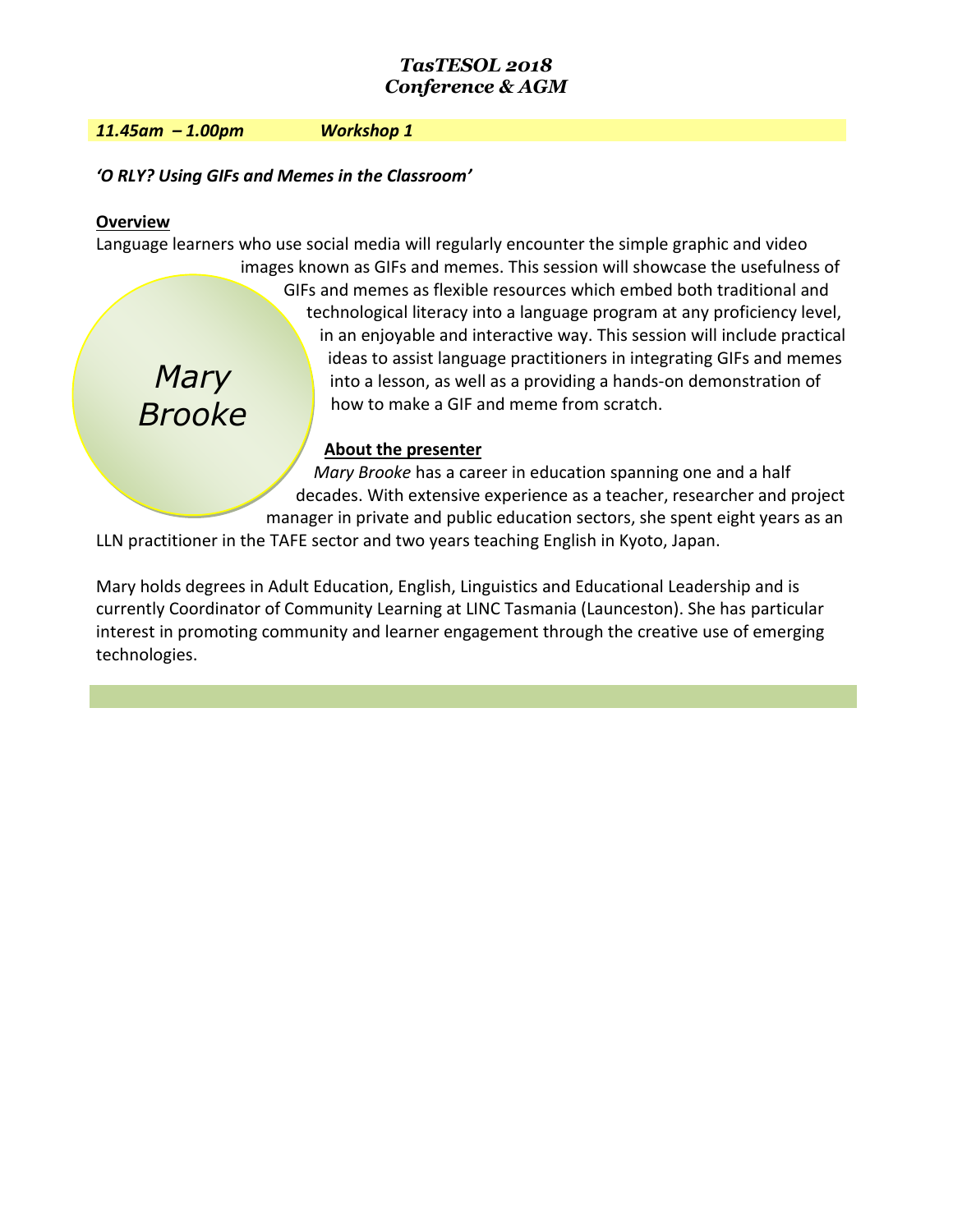#### *11.45am – 1.00pm Workshop 2*

## *'Devising an engaging and relevant learning sequence to assess students giving an oral presentation'*

### **Overview**

The presenter will share how, over the course of a week, she ran a learning sequence which

*Jennifer Davey*

culminated in students giving a two-minute talk on their house. The session will outline how she prepared students (all within their first two years of English language learning) for the talk. This included them looking at Google Earth, drawing a street view and a floor plan of their house, talking about the house from the street, the rooms inside and the garden, creating a marking rubric and speaking to a small group while being videoed.

Once shared, the workshop participants will critique the unit as an assessment piece. They will also be challenged to think of other topics

that could be equally engaging and relevant, and share how these could be taught.

### **About the presenter**

*Jennifer Davey* currently works at East Launceston Primary School. She has been a teacher with the Department of Education in the north of Tasmania for over 20 years and an EAL teacher for more than half of that time. The first part of her teaching career was in high-schools teaching English, Maths, Science and Studies of Society and the Environment, along with optional subjects, including French and Italian. The second part has been entirely taken up by teaching EAL in both highschools and primary schools. Her qualifications are a Bachelor of Medical Science, a Diploma of Teaching, Graduate Certificates in LOTE (Italian) and TESOL, and a Masters of Education. She learnt Italian on exchange in Italy as a teenager and has been interested in languages and language learning ever since. She is trained to teach the internationally-recognised Teaching ESL students in Mainstream Classrooms (TESMC) course.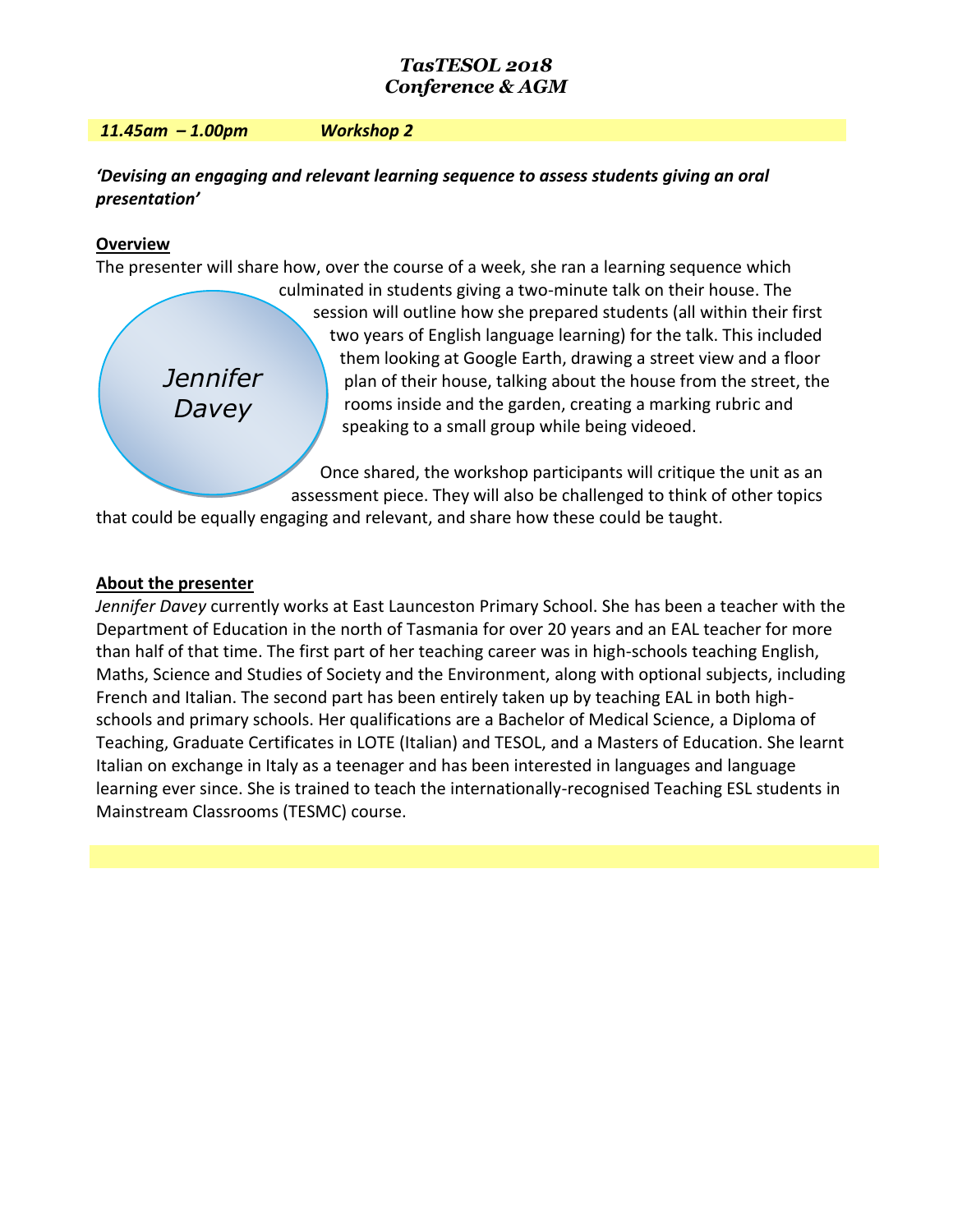#### *11.45am – 1.00pm Workshop 3*

## *'Language, the university & Culturally and Linguistically Diverse communities: Building strong foundations'*

### **Overview**

*Morag Porteous*  Culturally and linguistically diverse (CALD) students are an important and sometimes disadvantaged group at the University of Tasmania. The CALD Community of Practice connects staff from TasTAFE, the Colleges and the University, and aims to share information to support CALD students in their educational choices and pathways, as well as publicising the University's Academic English Indicator, which offers students the chance to work out whether their English language skills are ready for university study. We recently produced some short, informative videos in which migrant students speak about their educational journeys in their own words and provide advice to students currently navigating their options. This workshop will present the videos and the work of the

Community of Practice, and seek input from participants on how this information, and the Indicator, can be shared more widely.

### **About the presenter**

*Morag Porteous* is an Associate Lecturer, Student Learning (English Language) in the Student Learning team at UTAS. Her role is to facilitate the language and academic skills development of students, with a particular focus on English as an additional language. This involves offering individual consultations and workshops, and also collaborating with academics to run workshops specific to particular courses and professions. Current research interests include determining students' readiness for the English language demands of university study, and the development of intercultural competence and communication skills.

She has been teaching English language and academic skills for more than 15 years, both in Australia and overseas, in universities, schools and factories. In another life she draws and makes undercamera animations.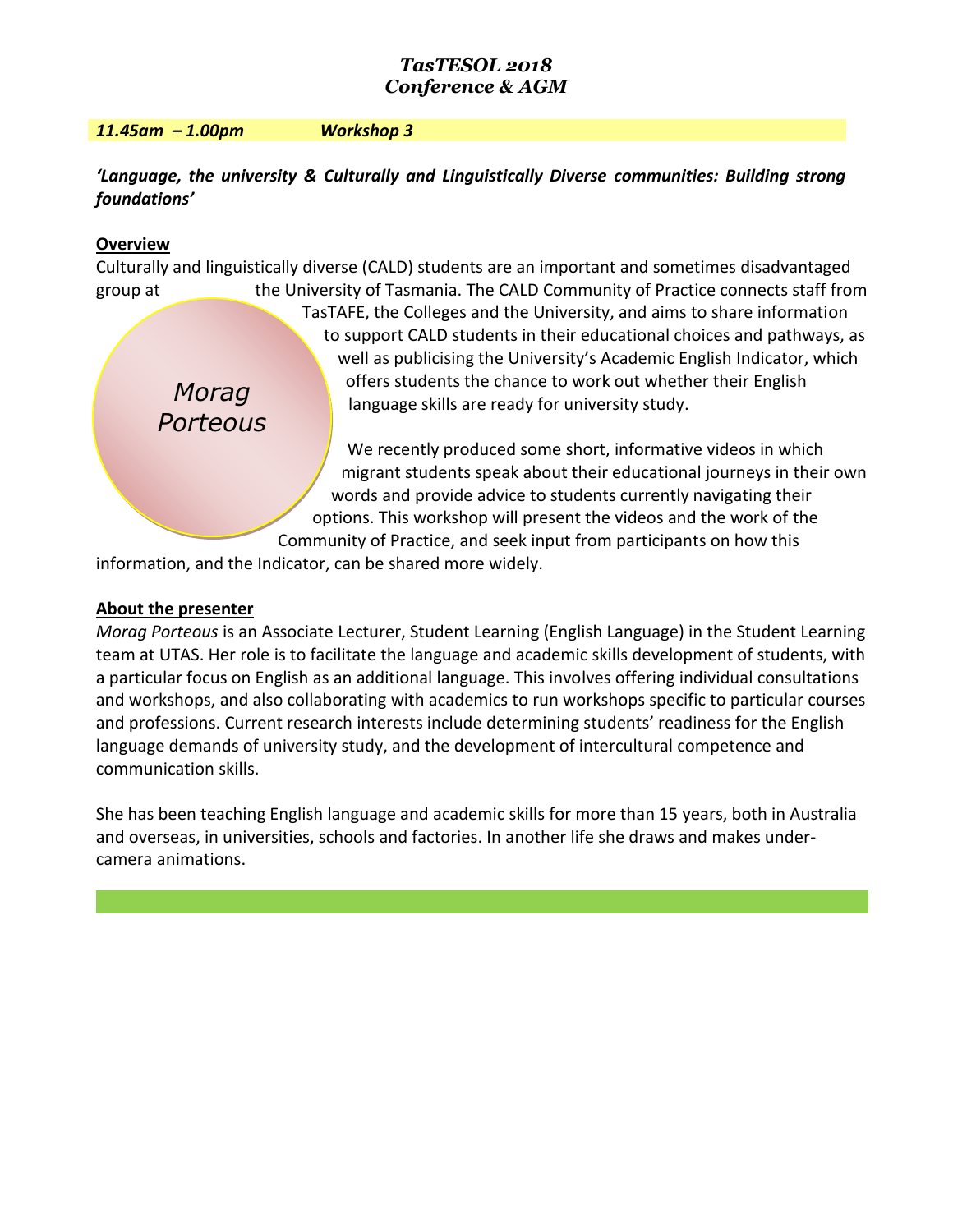#### *11.45am – 1.00pm Workshop 4*

# *'Impact learning with Google Classroom'*

# **Overview**

Cognitive Learning styles are individualistic in nature. In a classroom training setup, it has always been challenging to accommodate learners with different learning styles and keep them engaged throughout the teachingand-learning cycle.

*Google Classroom* will allow a teacher to enrich students' learning environment with various forms of virtual interaction.

This workshop will demonstrate how to:

- Create your first classroom;
- Invite students to your class;
- Create your first assignment;
- Access the Drive folder;
- Add announcements and some lesson materials;
- Manage students' interaction by giving them the ability to post and comment, only comment, or give only the teacher the ability to post and comment.

The workshop will also recommend the most useful apps for making interactive exercises on tablets, computers and smartphones.

# **About the presenter**

*Ryna Dwyer* currently works at MAX Solutions, Launceston. She has been teaching for over 20 years, teaching History, Sociology and English in a variety of secondary and adult institutions in Europe and Tasmania. She has a BA in History and Sociology, a Post-Graduate Certificate in Education from UTAS and an MEd (TESOL) from the University of Wollongong. Since 2012 she has been teaching English to young adult migrants (ages 18-25) in Launceston, first through AMEP at TasTAFE and now at MAX Solutions. Ryna enjoys the creative process of tailoring learning programs to the needs of particular student cohorts and sharing her experience with colleagues.

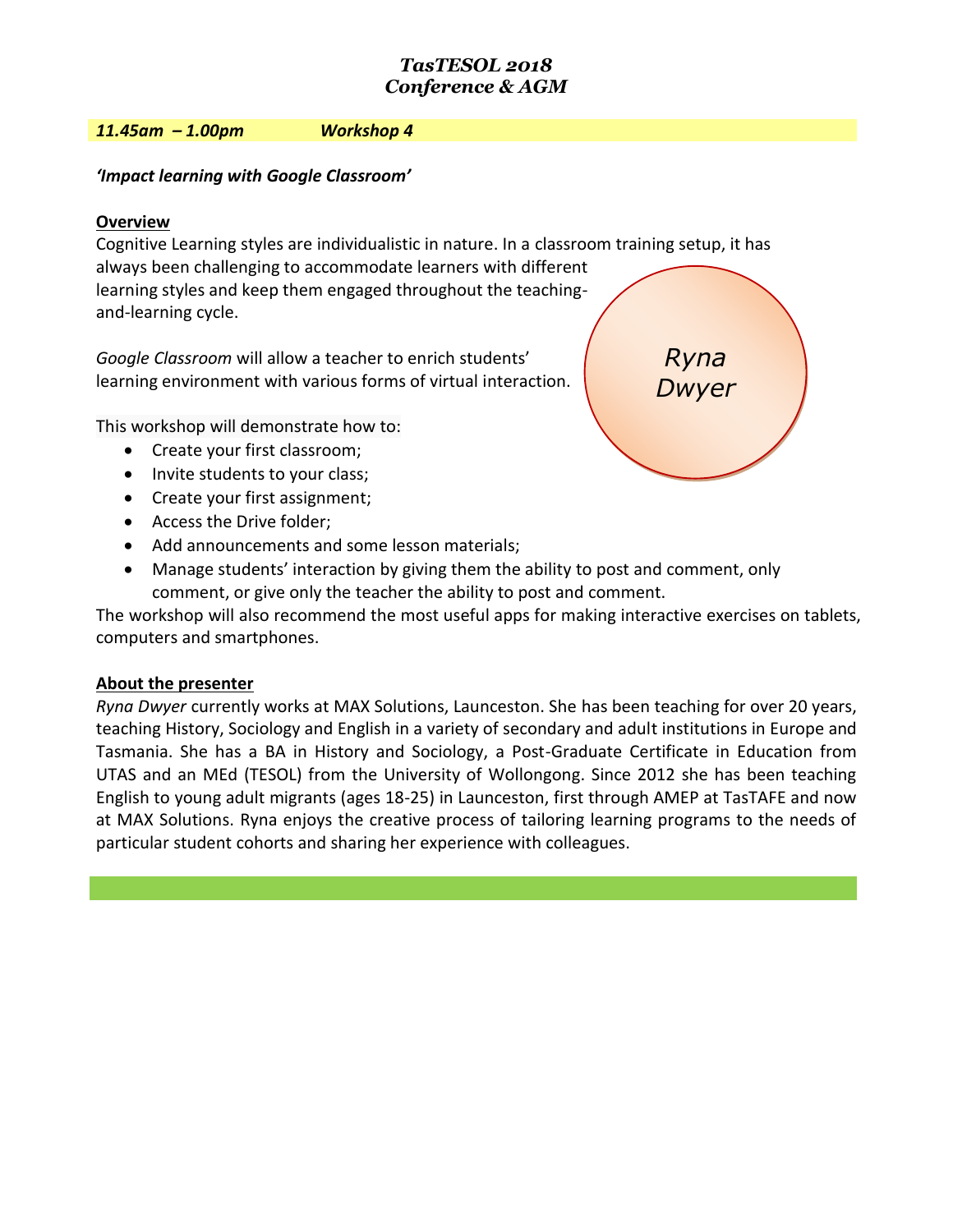#### *2.15pm – 3.30pm Workshop 5*

*'Should we rethink ESL students' online research abilities?'* 

### **Overview**

Given the pervasiveness of the Internet nowadays, second language (L2) learners often refer to the Internet for ideas and information in order to complete their academic tasks. In this workshop, you will hear about my research as a 'digital immigrant' who has been teaching 'digital natives',

> and have a chance to reflect on its implications for your students and teaching.

*Noridah Sain*

Under the new literacies perspective, when students read to comprehend information on the Internet, they are engaging in online research (Kingsley & Tancock, 2014; Leu, et al., 2013). As educators, we need to investigate whether our current students are aware of the skills required to autonomously use the Internet to make effective use of the new technologies in their academic and future endeavours. Are the students' familiarity with computers and smart phones enough to gauge

their competency when it comes to online research and comprehension strategies? In response to this, and located within an ESL context in a public university in Malaysia, this study aimed to explore the use of the Internet when students conduct online research and comprehension exercises. 74 ESL undergraduates were observed during formal English reading classroom sessions. The findings suggest that explicit training in the areas of online research and comprehension processes is worth pursuing in the development of online research skills.

## **About the presenter**

*Noridah Sain* is a senior lecturer attached to the Academy of Language Studies, Universiti Teknologi MARA Cawangan Johor Kampus Segamat, Malaysia. She obtained her BA in English from the University of Colorado at Boulder, U.S.A and an M.Ed in TESL from the Universiti Teknologi Malaysia. Currently, she is pursuing her PhD at the University of Tasmania, Australia. Her main research interests are computer-assisted language learning, second language acquisition and teaching methodology.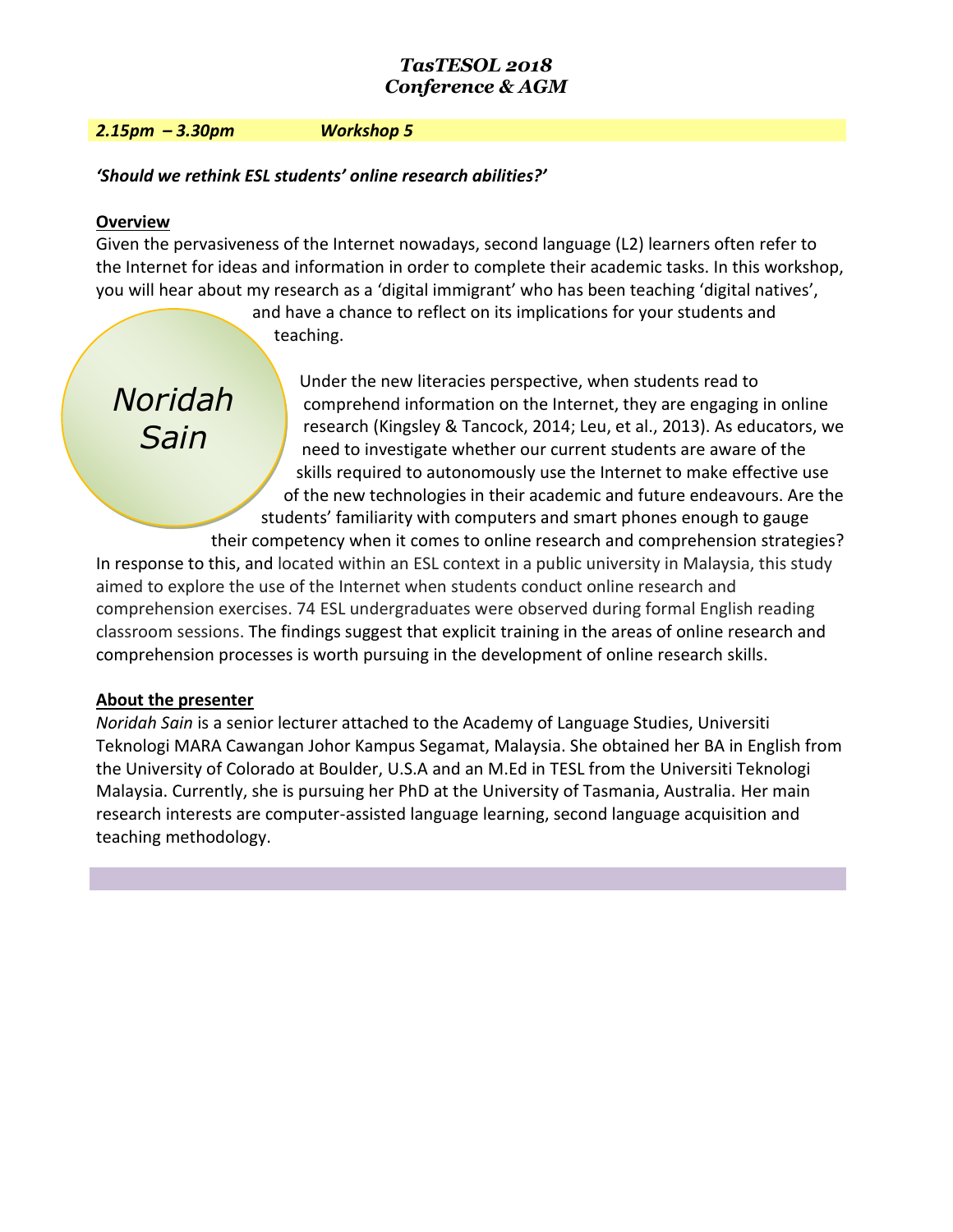*2.15pm – 3.30pm Workshop 6*

*Liz*

*Ellis*

# *'Working with bilingual children: recognising the value of home languages'*

# **Overview**

Children who are learning EAL/D come to school with one or more home languages which encode all their early life learning. How can we ensure children get the best of both worlds by developing both/all languages?

> This workshop will look at the benefits of families maintaining home languages while still ensuring kids learn the English they need for school and work in the future. Bilingualism can be a great asset to children, helping their academic, social and emotional development, provided it is supported at home and positively regarded at school. Also to be included:

- Myths about bilingualism
- How children acquire one or more languages
- Why bilingualism can be a plus
- How parents support bilingualism at home
- Helpful hints for teachers

# **About the presenter**

See page 2 above.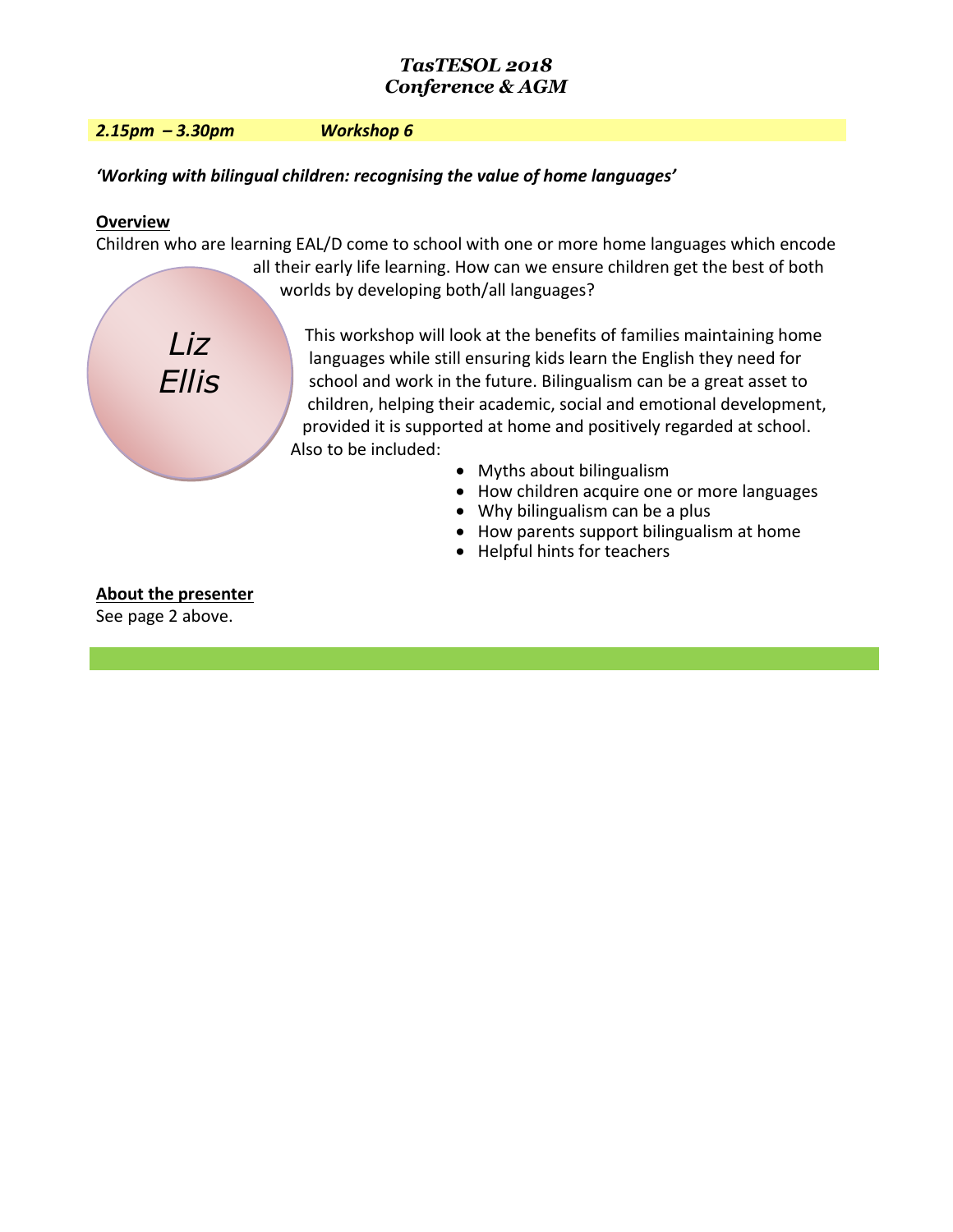#### *2.15pm – 3.30pm Workshop 7*

### *'Vocabulary Practice & Good Old Dictation'*

#### **Overview**

This session aims to draw teachers' attention to vocabulary essentials – a sort of reality check, suitable not only for those who are starting their career in TESOL, but its veterans as well. What is

> an average person's vocabulary size? How many words do we actually use in everyday life? How many words do our students need to know and how can they achieve that? Why are goals not always met?

*Kate Stratford*

The workshop will focus on techniques, tools and extension activities for vocabulary practice, with the main focus on dictation. The options for delivery, check-up, feedback and build-on activities never run out.

Participants will get an opportunity to share their classroom experience, talk about successful (and not so successful) activities, have some hands-on

practice and walk away with a bank of online resources to experiment with.

### **About the presenter**

*Kate Stratford* started her teaching career in 1998 and has worked in a number of environments ranging from Private Language Centers to In-Company training to University, many of them in Russia. With a background in ESL, EFL and EAL, she joined REW's ELICOS program 3 years ago. The opportunity to work with different cohorts – teenagers, international students, AMES refugees, business executives to name a few, has allowed her to observe and analyse various learning styles and needs. She will share her personal experience of acquiring a foreign vocabulary as well as draw on multiple classroom encounters with speakers of more than 15 languages in mono- and multi-lingual classrooms.